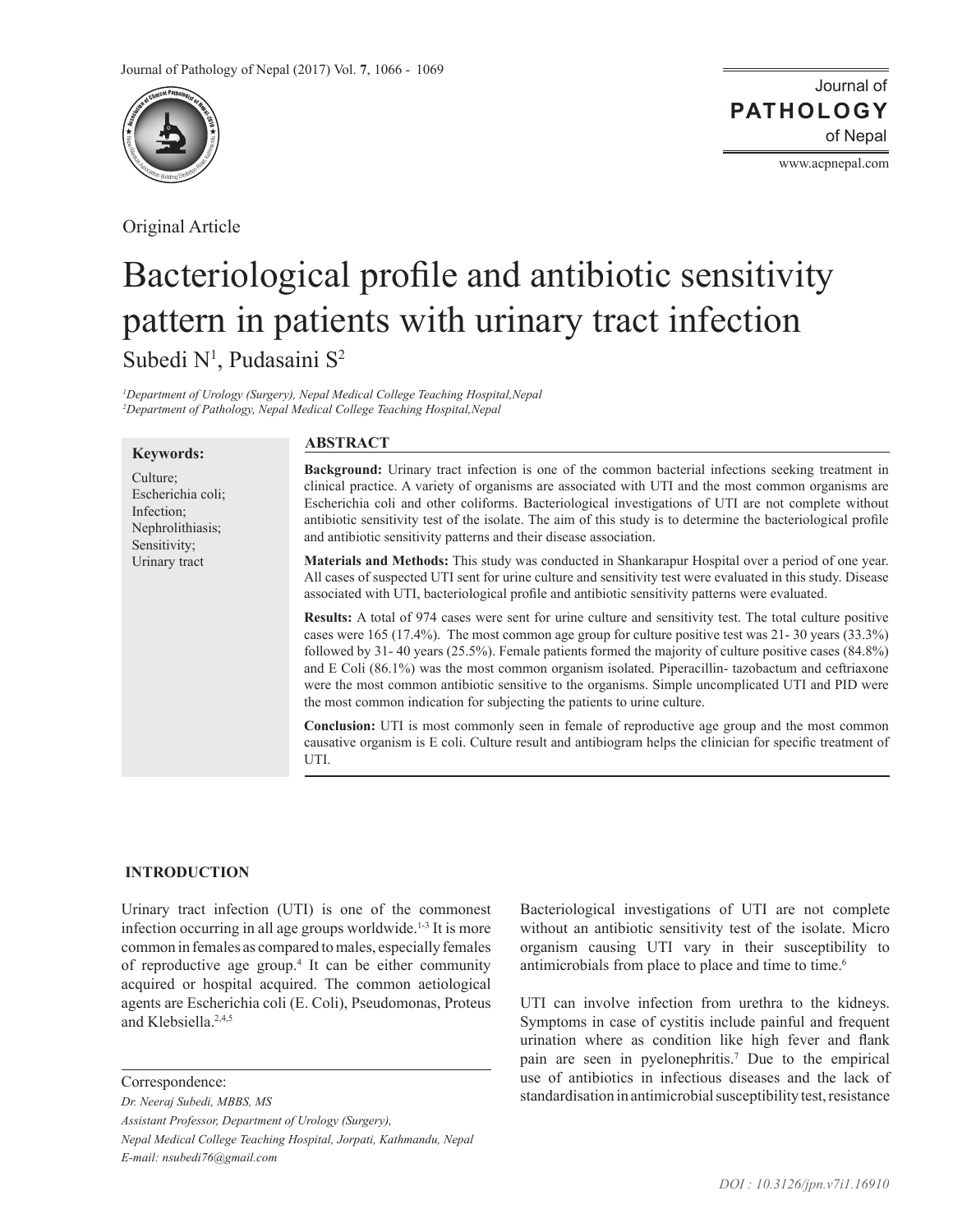to commonly used antimicrobial agent is increasing year by year. Knowing the common isolated uropathogens and their antimicrobial susceptibility is beneficial in planning treatment protocols.<sup>8</sup>

This study was conducted to determine the bacteriological profile and antibiotic sensitivity patterns in UTI and the disease associated with it.

# **MATERIALS AND METHODS**

This was a cross-sectional observational study conducted in Shankarapur Hospital over a period of one year (January 2015 to December 2015). Prior to the study, permission was obtained from the hospital board. Patients presenting with symptoms of UTI such as fever, dysuria, increased frequency of urination, loin pain were subjected to urine culture. Parameters like age, sex and associated disease of the patients were taken into account. Pathogens isolated and the antibiotic sensitivity was also taken into account. Required clinical history and examination findings were noted. Patients were asked to follow up with urine culture sensitivity report. Antibiotics were started according to the sensitivity report and asked to follow up after one week. All the data were manually collected and analyzed using Excel wherever necessary.

### **RESULTS**

A total of 947 patients clinically suspected of having UTI were included in this study and sent for culture sensitivity test. Out of the total samples sent for culture sensitivity test, the culture positive cases were 165 (17.4%). Out of the positive samples, female patients were 140 (84.8%) and male patents were 25 (15.2%)

Age wise distribution for urine culture is shown in table 1. Most common age group was 21- 30 years (37.2%) followed by age group 31- 40 years (23.7%).

Table 2 shows age wise distribution for culture positive cases. Most number of positive urine cultures was seen in age group 21- 30 years (33.3%) and most of the patients were female.

The most common organism isolated was E Coli and second most common was K Pneumoniae. (Table 3) Piperacillintazobactum and Ceftriaxone showed the highest number of sensitivity for the isolated organism. (Table 4)

Maximum number of patients came with symptoms of simple uncomplicated UTI. Other common causes were pregnancy, PID and BPH which is shown in Table 5.

### **DISCUSSION**

UTI is a common problem faced by clinicians in every part

#### **Table 1: Age wise distribution for urine culture**

| Age (years) |     | Male Female Total (numbers) | Percentage |
|-------------|-----|-----------------------------|------------|
| < 10        |     |                             | 75         |
| $11 - 20$   |     |                             |            |
| $21 - 30$   | 325 | 352                         | 372        |
| $31 - 40$   |     |                             | 23 6       |
| $41 - 50$   |     |                             | 88         |
| 51-60       |     |                             |            |
| $61 - 70$   |     |                             | 34         |
| >70         |     |                             | 38         |
| Total       |     |                             |            |

**Table 2: Age wise distribution for culture positive cases**

| Age (years)  |  | Male Female Total (numbers) | Percentage |
|--------------|--|-----------------------------|------------|
| $\leq 10$    |  |                             | 67         |
| $11 - 20$    |  |                             |            |
| $21 - 30$    |  |                             | 33 3<br>   |
| $31-40$      |  |                             | 25.4       |
| $41 - 50$    |  |                             |            |
| $51-60$      |  |                             |            |
| $61 - 70$    |  |                             | 36         |
| >70          |  |                             |            |
| <b>Total</b> |  | 165                         |            |

| Table 3: Pathogenic microorganisms isolated in culture |  |  |  |
|--------------------------------------------------------|--|--|--|
|                                                        |  |  |  |

| Organism                   | Number of cases Percentage (%) |  |
|----------------------------|--------------------------------|--|
| E Coli                     | 142                            |  |
| K Pneumoniae               |                                |  |
| Acinetobacter              |                                |  |
| Proteus Vulgaris           |                                |  |
| Staphylococcus epidermidis |                                |  |
| Pseudomonas aeroginosa     |                                |  |
| Total                      |                                |  |

of the world irrespective of the age and sex. We discuss the relationship between age, sex, pathogens isolated, antibiotic sensitivity pattern and associated diseases in UTI. The culture positive cases were 165 (17.4%) out of 947 cases which were enrolled in our study. Edirisinghe et  $al<sup>2</sup>$  and Banerjee et al6 in their studies showed culture positive in 31% and 24.5% cases respectively. In another study, culture positive as low as 8.7% has been reported by Mansour et al.<sup>9</sup>

Out of the culture positive samples, female patients were more (84.8%) than male patients (15.2%). Several other studies show similar findings.6,9,10 The high incidence in female is due to colonization with enteric bacteria due to short urethra.<sup>10</sup> Most number of positive urine cultures (33.3%) was seen in age group 21- 30 years and most of the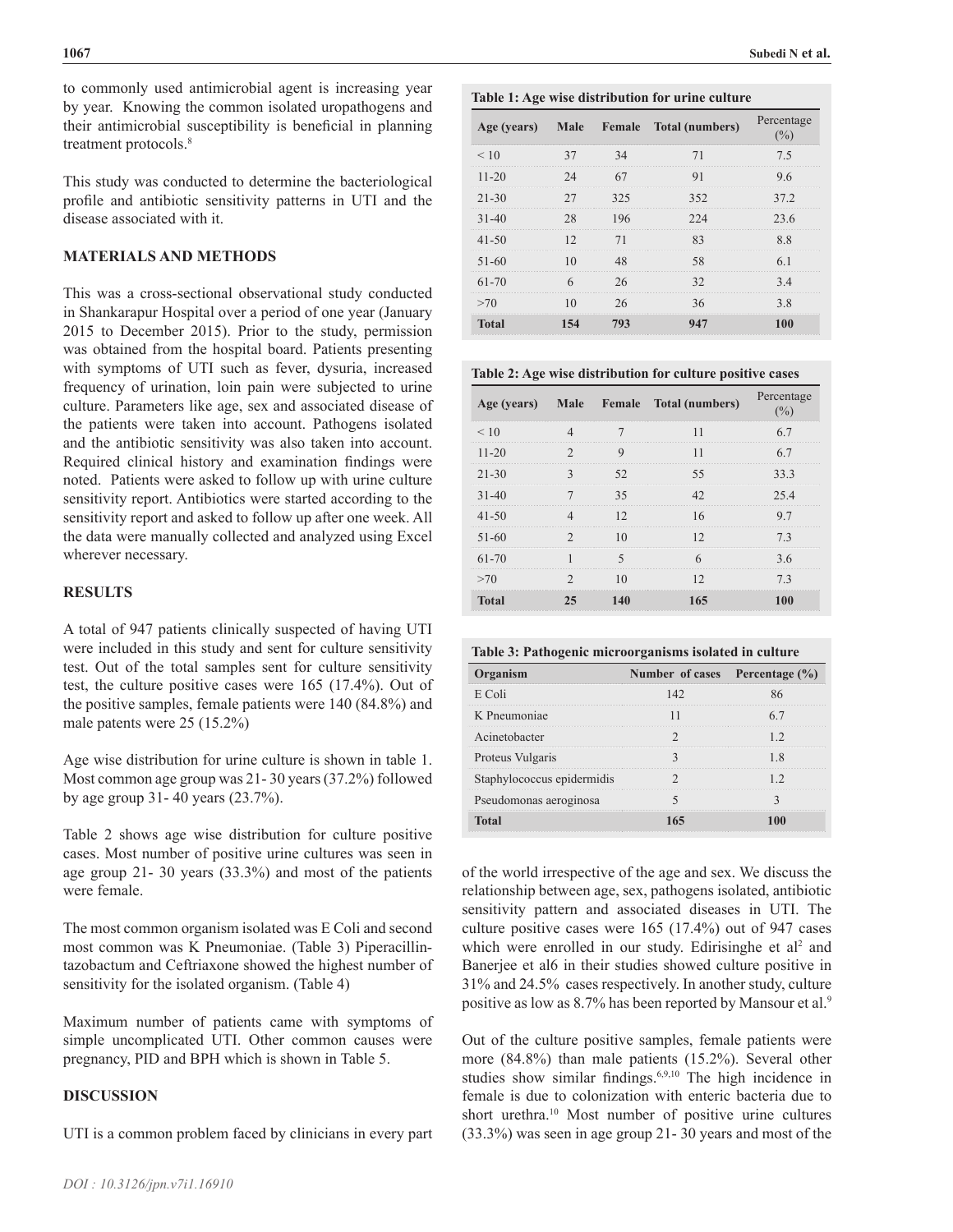#### **Table 4: Antibiotic sensitivity pattern of organism**

| Name of antibiotic      | <b>Number</b> | Percentage $(\% )$ |
|-------------------------|---------------|--------------------|
| Amoxycillin             | 100           | 60.6               |
| Cotrimoxazole           |               | 473                |
| Ofloxacin               |               |                    |
| Ciprofloxacin           |               |                    |
| Cefixime                |               |                    |
| Nitrofurantoin          |               | 594                |
| Ceftriaxone             |               | 73 3               |
| Amikacin                |               | 56.4               |
| Piperacillin-tazobactum |               | 73 3               |
| Gentamicin              |               |                    |

**Table 5: Urine culture and disease association**

| <b>Disease</b>                 | No of cases Percentage (%) |
|--------------------------------|----------------------------|
| UTI (Cystitis, pyelonephritis) |                            |
|                                | 213                        |
| <b>BPH</b>                     |                            |
| <b>Nephrolithiasis</b>         |                            |
| PUO                            |                            |
| <b>Pregnancy</b>               | 134                        |
| <b>Pregnancy</b>               |                            |
|                                |                            |

patients were females. This showed that UTI is common in reproductive age group which is comparable to studies done by Banerjee et al<sup>6</sup>, Obiogbolu et al<sup>10</sup>, Shahina et al<sup>11</sup>.

The most common organism isolated in our study was E coli (86.1%) followed by K Pneumoniae (6.7%) which is in accordance to a study done by Humayun et  $al<sup>4</sup>$  and Mansour et al<sup>9</sup> where E coli (70% and 59%) followed by K Pneumoniae (14% and 11.6%) was isolated. There were many other studies which showed that E coli is the most common causative organism for UTI.<sup>2,5-9</sup> Pathogens like E coli are associated with population acquired acute uncomplicated infection where as Klebsiella and Enterococcus are known to confer uncomplicated cystitis and pyelonephritis.<sup>7</sup>

Among the antibiotics, Piperacilin- tazobactum (73.3%) and Ceftriaxone (73.3%) showed the highest number of sensitivity. Study done by Niranjan et al<sup>12</sup> also showed that Piperalcillin – tazobactum (78.2%) formed the major antibiotic sensitive to organism isolated. Contrast to our study, Ceftriaxone was resistant (71.4%) in a study done in India.<sup>12</sup> In another study done by Nalini et al Ceftriaxone sensitivity was as low as 17.5 % as compared to our study  $(73.3\%)^{13}$ 

Amoxycillin sensitivity was 60.6 % in our study where as other studies showed resistance to amoxycillin as high as 77.4% and 84%.5,14 Sensitivity to Amikacin was 56.4% in

our study which is low compared to study done by Niranjan et al where sensitivity was as high as  $82.6\%$ .<sup>12</sup>

Patients with clinical diagnosis of cystitis, pyelonephritis (uncomplicated UTI) formed the major bulk in our study. Similar finding was observed in studies done by Bates et al<sup>15</sup>. Female with PID and pregnancy formed the second cause of UTI as seen in one study done in Nigeria.<sup>10</sup> Association of UTI and nephrolithiasis is not very common as seen in our study (6.9%) and in study done by Holmgrem et al  $(7\%)$ .<sup>16</sup>

#### **CONCLUSION**

Though UTI is a common problem in our part of the world, its recognition, proper diagnosis with urine culture and starting appropriate antibiotics according to the culture report plays a major role in preventing an uncomplicated UTI going into a complicated one. E coli is the most common organism isolated in urine culture in most of the hospitals. However the antibiotic sensitivity pattern differs depending on the choice of antibiotic disc. Antibiotic sensitivity pattern in a particular area will give an idea to clinicians regarding empirical treatment of UTI before the availability of laboratory reports.

## **REFERENCES**

- 1. Tada GD, Gandhi JP, Patel NK. A study on antibiotic related resistance in UTI patients: a comparison between community acquired and hospital acquired E coli. Nat J Com Med 2012;3:255-8.
- 2. Edirisinghe LU, Vidanagama D. A retrospective analysis of urine culture results issued by the microbiology department, Teaching Hospital, Karapitiya. Galle Med J. 2008;13: 40-4.
- 3. Peleg AY, Hooper DC. Hospital acquired infections due to gram negative bacteria. N Engl J Med. 2010;362:1804-13. [Crossref](https://doi.org/10.1056/NEJMra0904124)
- 4. Humayun T, Iqbal A. The culture and sensitivity pattern of urinary tract infections in females of reproductive age group. Ann Pak Inst Med Sci. 2012;8:19-22.
- 5. Shalini, Joshi MC, Rashid MK, Joshi HS. Study of antibiotic sensitivity pattern in urinary tract infection at a tertiary hospital. Nat J Integ Res Med. 2011;2: 43-6.
- 6. Banarjee S. The study of urinary tract infections and antibiogram of uropathogens in and around Ahmadnagar, Maharashtra. The Internet J Inf Dis. 2009;9:1-5.
- 7. Vasudevan R.Urinary tract infection: an overview of the infection and the associated risk factors. J Microbiol Exp 2014,1:1-15. [Crossref](https://doi.org/10.15406/jmen.2014.01.00008)
- 8. Arslan B, Kozacioglu Z, Ergin OY, Bozkurt IH. Degirmenci T, Yonguc T, Gunlusoy B. Pathogen bacteria of the urinary tract isolated fromm urine cultures and their susceptibility. Erciyes Med J. 2014;36:29-34. [Crossref](https://doi.org/10.5152/etd.2014.7741)
- 9. Mansour A, Manizeh M, Zohreh P. Study of bacteria isolated from urinary urinary tract infections and determination of their susceptibility to antibiotics. Jundishapur J Microbiol. 2009:3;118-23.
- 10. Obiogbolu CH, Okonko IO, Anyamere CO et al. Incidence of urinary tract infections (UTIs) among pregnant women in Akwa metropolis, Southeastern Nigeria. Sc Res Essay. 2009;4:820-4.
- 11. Shahina Z, Islam Mj, Abedin J, Chowdhury I, Arifuzzaman M. A study of antibacterial susceptibility and resistance pattern of E coli causing urinary tract infection in Chittagong, Bangladesh. Asian J Biol Sc. 2011;4:548-55. [Crossref](https://doi.org/10.3923/ajbs.2011.548.555)